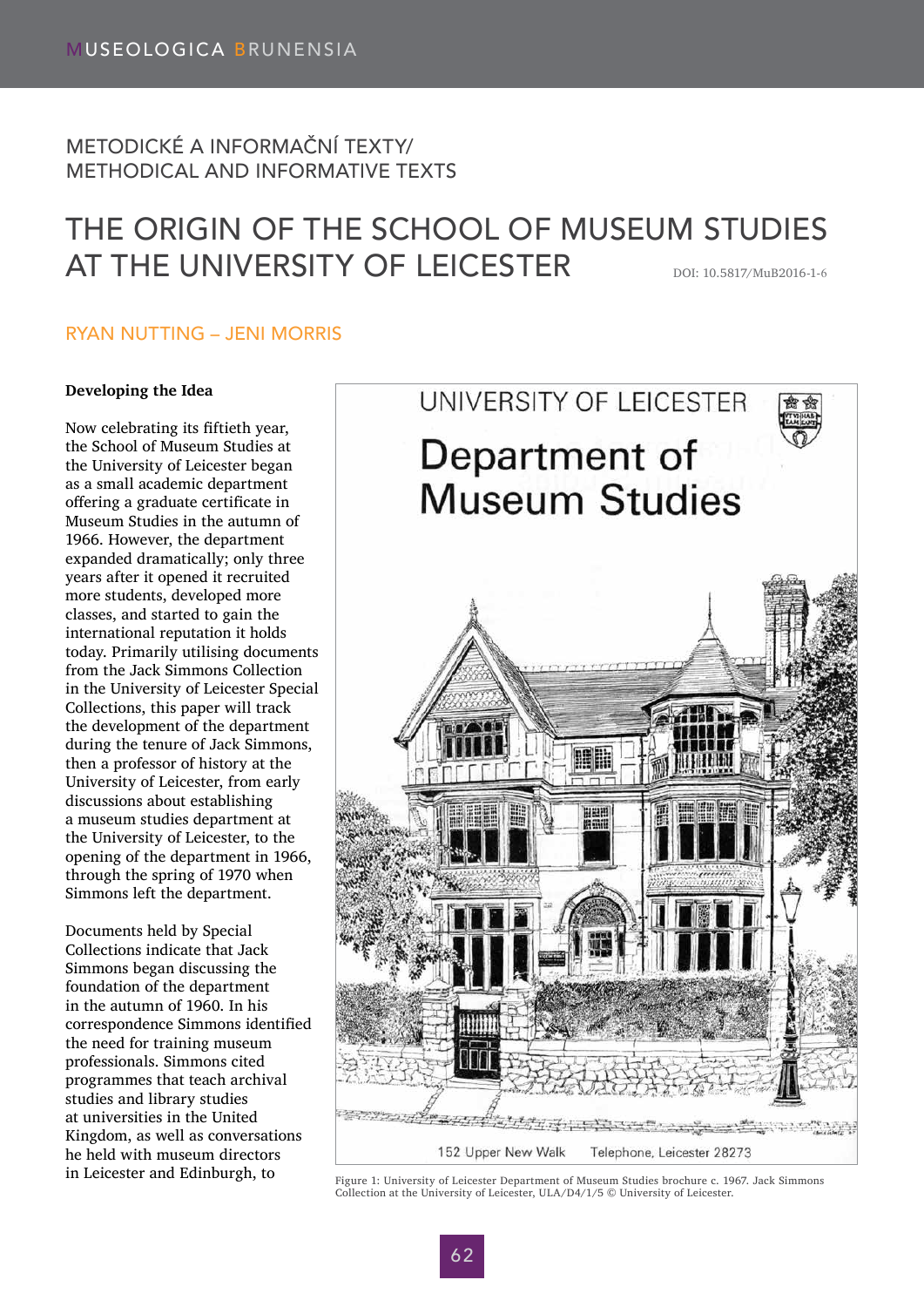argue that museum studies did not possess comparable training at a university level.<sup>1</sup> He added that Leicester would provide an ideal location for this course given the fact that Leicester City Museum was recognised as one of four museums in the country with an established training programme for museum professionals. He proposed partnering with Leicester Museums in the establishment of this course with the university retaining control of the programme.2 He closed this letter by stressing how this proposed department would aid the training of museum professionals and would elevate the reputation of the University of Leicester since no training programmes of this kind existed at the time in Europe or the USA.<sup>3</sup> He wrote, "*If it were rightly directed, it might well serve to give Leicester a very considerable reputation*."<sup>4</sup>

The University agreed with Simmons and immediately began planning the development of the museum studies programme, first mentioning museum studies in its five year plan dated 5 May 1961 as "Lectureship in Museum Administration".5 Simmons then began to research academic training departments in the United Kingdom and abroad. This research included meeting and corresponding with academic staff at the University of

3 University of Leicester Special Collections ULA/ D4/1/5, Leicester, *Jack Simmons Collection*, Jack Simmons, "Proposed Post-Graduate Diploma in Museum Administration," 18 November 1960.

4 University of Leicester Special Collections ULA/ D4/1/5, Leicester, *Jack Simmons Collection*, Jack Simmons, "Proposed Post-Graduate Diploma in Museum Administration," 18 November 1960.

Liverpool, the University of Exeter, museum professionals, including the Director of Leicester City Museum, and members of the Museums Association (MA) in the United Kingdom.<sup>6</sup> Simmons' research also included reviewing information on the museum training programme at the State University College at Oneonta and the New York State Historical Society in Cooperstown, New York. In a letter to C.M.L. Brooke at the University of Liverpool, dated 29 October 1963, Simmons stated that he would like to discuss this proposed museum studies training programme with him. Simmons envisioned the museum studies department at the University of Leicester running in a similar fashion to the diploma programme offered by the University of Liverpool in archival studies.7

After reviewing similar training programmes, the task then fell to Simmons and a group of museum professionals to develop the curriculum for the department including the cooperation and collaboration for the development of the course from the MA and from Leicester City Museum. In a report written on 21 October 1963, Simmons detailed a meeting he held with museum professionals and the Museums Association Education Committee including Trevor Walden, the Director of Leicester City Museum, a member of the Museums Association Education Committee, and the chairman of the University's committee developing the museum studies programme. The report from this meeting stressed that for this course to succeed it would need to offer more than one subject to students. Based upon the advice Simmons received,

the report listed possible branches of the course as archaeology, fine art, geology, biology, industrial archaeology, folk life, or local history.8 Of these options Simmons recommended that the course offer archaeology and geology to the students as academic staff at the University of Leicester previously offered to help with these areas.<sup>9</sup> However, the report also stressed that the syllabus for the course must offer three modules: academic work, instruction in the theory and practice of museum administration, and practical work in museums including sending students to gain experience in museums.<sup>10</sup>

Later meetings between the department and the MA also proved fruitful. Walden and Simmons already possessed a working relationship. Simmons sat on the Leicester Museums and Libraries Committee with Walden and both men knew of the educational programming offered by Leicester City Museum including their pioneering Schools Service Department, museum assistant internship opportunities, and numerous lectures and hands-on learning experiences. Walden also shared the syllabus for the MA diploma with Simmons and offered Simmons advice on funding the course. Furthermore, the MA and the Department of Museum Studies agreed that the department's graduate certificate and the diploma offered by the MA would not compete with each other, but instead complement one another.

<sup>1</sup> University of Leicester Special Collections ULA/ D4/1/5, Leicester, *Jack Simmons Collection*, Jack Simmons, "Proposed Post-Graduate Diploma in Museum Administration," 18 November 1960.

<sup>2</sup> University of Leicester Special Collections ULA/ D4/1/5, Leicester, *Jack Simmons Collection*, Jack Simmons, "Proposed Post-Graduate Diploma in Museum Administration," 18 November 1960.

<sup>5</sup> University of Leicester Special Collections ULA/D4/1/5, Leicester. *Jack Simmons Collection*, C. H. Wilson, "University of Leicester Development Board Report to the Senate on Quinnetennial Anticipation," 5 May 1961.

<sup>6</sup> The MA, founded in 1889, is the professional museums association of the United Kingdom.

<sup>7</sup> University of Leicester Special Collections ULA/ D4/1/5, Leicester, *Jack Simmons Collection*, Jack Simmons, letter to C.M.L. Brooke, 29 October 1963.

<sup>8</sup> University of Leicester Special Collections ULA/ D4/1/5, Leicester, *Jack Simmons Collection*, Jack Simmons, "Proposed Post-Graduate Diploma in Museum Administration," 18 November 1960.

<sup>9</sup> University of Leicester Special Collections ULA/ D4/1/5, Leicester, *Jack Simmons Collection*, Jack Simmons, "Proposed Post-Graduate Diploma in Museum Administration," 18 November 1960.

<sup>10</sup> University of Leicester Special Collections ULA/D4/1/5, Leicester, *Jack Simmons Collection*, Jack Simmons, "Proposed Post-Graduate Diploma in Museum Administration," 18 November 1960.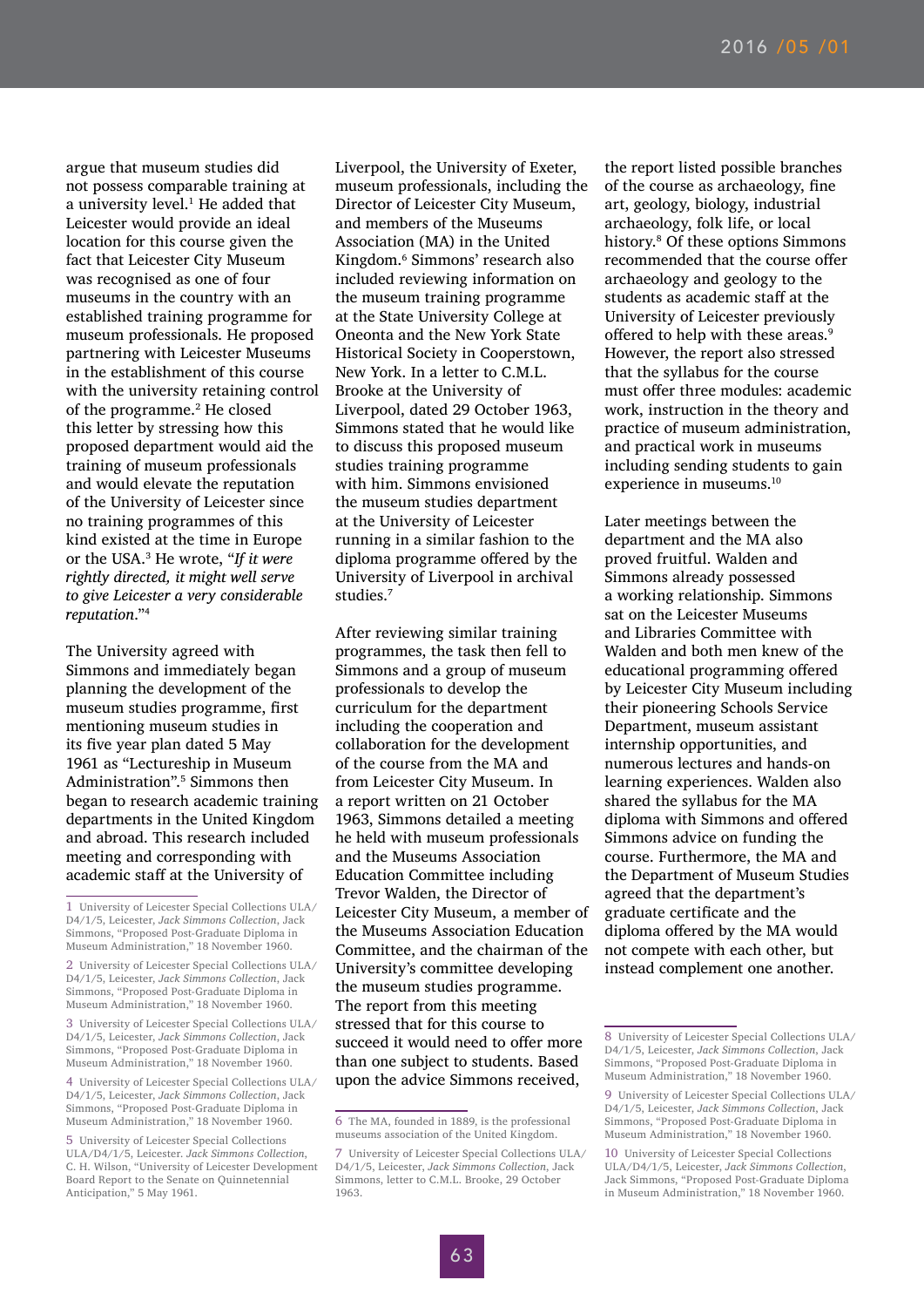

Figure 2: The University of Leicester School of Museum Studies in 2009 © Martine Hamilton Knight Photography

In the autumn of 1963 Simmons wrote that the University must find the right person to head this department. In his report dated 21 October 1963 he stated that the establishment of the department and its curriculum would depend on hiring the right person. He wrote, "*it would be essential that the person appointed should command respect within the museum profession and that his academic qualifications should make him acceptable to the University*."11 Simmons added this person would need to possess the qualifications of a museum director since the person's role would include the roles of administrator, tutor, and lecturer.<sup>12</sup>

In early 1966, the University hired Ray Singleton, Walden's recommendation, to fill this position. Singleton fitted Simmons' description from 1963 almost perfectly. Prior to his hiring by the University he served as the Director

of Sheffield City Museum as well as Keeper of Geology at Nottingham Natural History Museum and Liverpool Museums, and worked as a science tutor in a public school.<sup>13</sup> Additionally, Singleton possessed memberships of both the MA and the International Council of Museums (ICOM) including roles on both organisations' education committees.14

#### **The Leicester Course Begins**

With Singleton in place, and the programme now referred to as "the Leicester Course", the department prepared to open and admit its first students in 1966 for its graduate certificate in museum studies. In November 1965 the University of Leicester Admissions board limited the number of students in the initial class to twelve, $15$  and allowed for up to fifteen visiting lecturers for the 1966-67 academic year.<sup>16</sup> In March 1966 the Faculty of Arts and Faculty of Science noted the opening of the department in their staff committee minutes and included the syllabus for the course.

The department's first course guide centred on providing training in museum administration with optional courses in either archaeology or geology loosely based upon the Diploma offered by the MA. Additionally, the guide listed the requirements for admission to and graduation from the programme. It stated that students applying to the course must already hold a university degree and wish to pursue a career in the museum field. The course ran from October to the end of July, and required that students sit four written papers at the end of May and submit a dissertation of 5000–7000 words by the end of July on a topic related to the museum studies modules. Heralding the opening of the department, the full course guide appeared in ICOM News in February 1967.

Stressing Simmons' and Singleton's aim that the course provide vocational training, rather than focusing on academic work, the course required all students to take five modules on museum studies and complete practical work in museums in the United Kingdom. The first module included information on the history and purpose of museums, including different types of museums. Students also took modules on museum administration and organisation that included information on staffing and funding museums as well as information on professional museum organisations. Furthermore, the course included

<sup>11</sup> University of Leicester Special Collections ULA/D4/1/5, Leicester, *Jack Simmons Collection*, Jack Simmons, "Proposed Post-Graduate Diploma in Museum Administration," 18 November 1960.

<sup>12</sup> University of Leicester Special Collections ULA/D4/1/5, Leicester, *Jack Simmons Collection*, Jack Simmons, "Proposed Post-Graduate Diploma in Museum Administration," 18 November 1960.

<sup>13</sup> University of Leicester Special Collections ULA/D4/1/5, Leicester, *Jack Simmons Collection*, Howard Raymond Singleton,"Howard Raymond Singleton."

<sup>14</sup> University of Leicester Special Collections ULA/D4/1/5, Leicester, *Jack Simmons Collection*, Howard Raymond Singleton,"Howard Raymond Singleton."

<sup>15</sup> University of Leicester Special Collections ULA/D4/1/5, Leicester, *Jack Simmons Collection*, "University of Leicester Admissions Board," 8 November 1965.

<sup>16</sup> University of Leicester Special Collections ULA/D4/1/5, Leicester, *Jack Simmons Collection*, "University of Leicester Establishment Board," 8 June 1966.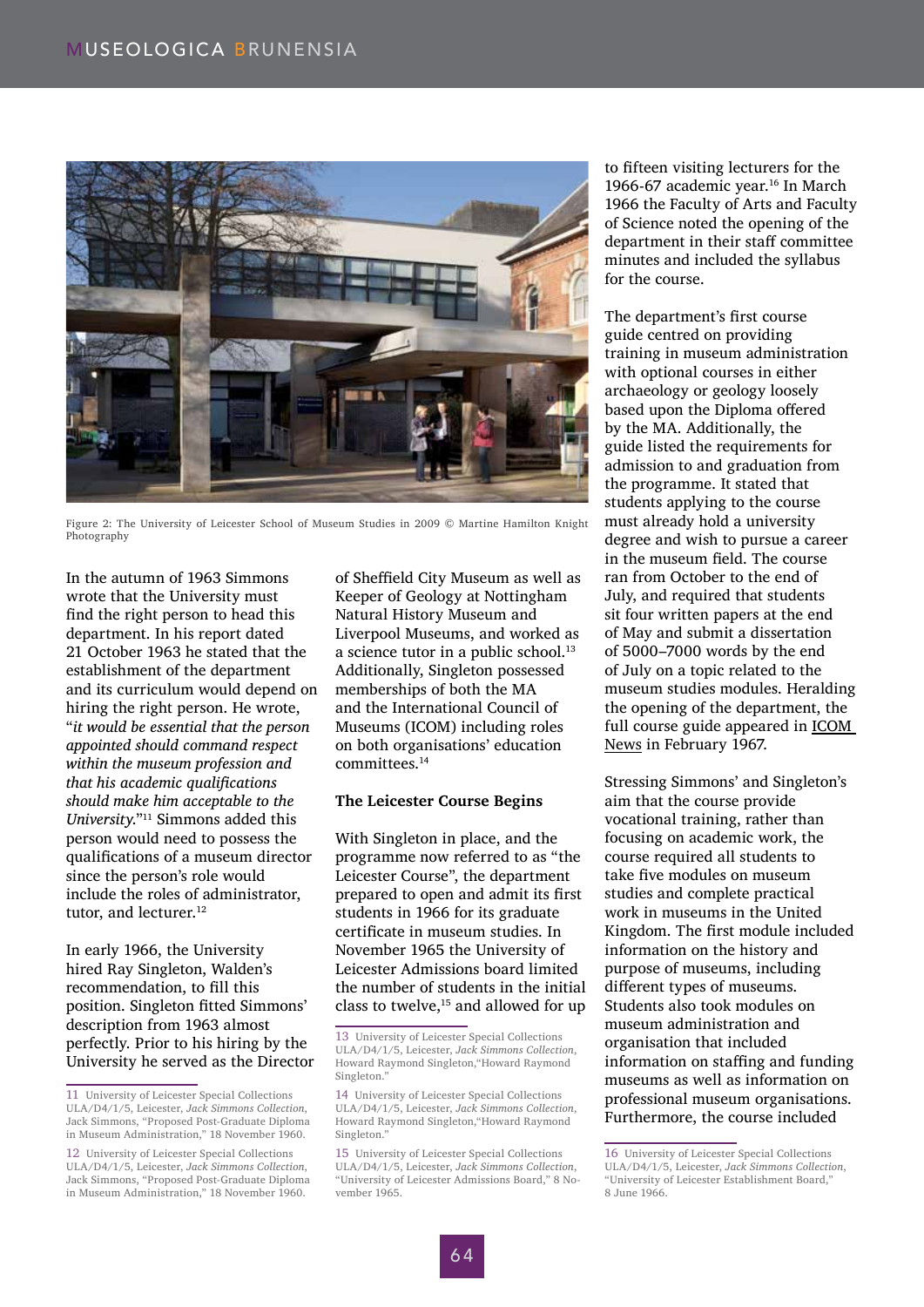

Figure 3: The University of Leicester School of Museum Studies in 2009. © Martine Hamilton Knight Photography

a module on museum buildings and equipment. This section included information on furnishing, cleaning, lighting, and heating museums as well as information on museum security and insurance. The fourth module of the course emphasized collections and exhibitions including collections policies, using and displaying objects, and arranging, preserving, conserving, restoring, and repairing objects. The fifth of the taught modules, titled "Museum Activities", focused on dealing with the public, including how to handle enquiries, cooperating with local authorities and other institutions, temporary exhibitions, sales of museum publications, photographs, and reproductions as well as lectures, films, concerts, and other public functions. The final mandatory activity for all students included practical work both in and outside the department which the course guide described as "*relating to display techniques, storage, lighting, modelling, casting, etc., in addition to periods of attachment to national and provincial museums in the United* 

### *Kingdom for instruction in museum administration and organisation*."<sup>17</sup>

As mentioned above, and in keeping with its vocational focus, the course offered one of two speciality subjects to students in its first year: archaeology and geology. The archaeology section of the course focused on archaeological fieldwork, conservation, photographing, and modelling objects, organising an archaeological laboratory, dating archaeological objects, and information on national archaeology institutions and societies. Similarly, the geology section of the course centred on cataloguing, photographing, modelling, and conserving geological specimens and information on national societies and institutions focused on geology. However, unlike the archaeology section, this section also included information on cleaning and repairing objects, creating outdoor displays, organising a geological laboratory, and preparing maps.

During the 1966–67 academic year the department also hosted visiting lecturers who spoke on subjects including museum administration, museum security, types of museums, purposes of museums, and archaeological research.

Simmons and Singleton and the University took additional steps in order to emphasize the vocational aspect of the course. Singleton wrote that the department would rely on visiting lecturers, such as museum directors and curators rather than hire a permanent staff of lecturers.18 A brochure advertising the department only lists four staff members: Director Singleton, Lecturer Mr. G. Stansfield, Secretary Mrs. B. Lee and Technician Mr. J. McAlinden.<sup>19</sup> Additionally, the University Senate established a board of seven people to administer this course, which included determining the course syllabus and content of the course examinations. The first board included the Director of Leicester City Museum and the Chairman of the Education Committee of the MA, Jack Simmons and academic staff from other University departments including zoology, archaeology, geology, and history of art.<sup>20</sup>

The first class of museum studies consisted of nine students with a varied background. At the time of their admission all of the students already possessed a Bachelor's degree with eight holding a Bachelor of Arts and one possessing a Bachelor of

<sup>17</sup> University of Leicester Special Collections ULA/D4/1/5, Leicester, *Jack Simmons Collection*, "University of Leicester Department of Museum Studies Graduate Certificate in Museum Studies."

<sup>18</sup> SINGLETON, Raymond. The Leicester Course. *Museums Journal*, 1966, vol. 6, no. 2, p. 137.

<sup>19</sup> University of Leicester Special Collections ULA/D4/1/5, Leicester, *Jack Simmons Collection*, "University of Leicester Department of Museum Studies."

<sup>20</sup> University of Leicester Special Collections ULA/D4/1/5, Leicester, *Jack Simmons Collection*, "University of Leicester Board of Studies in Museum Studies," 7 October 1966.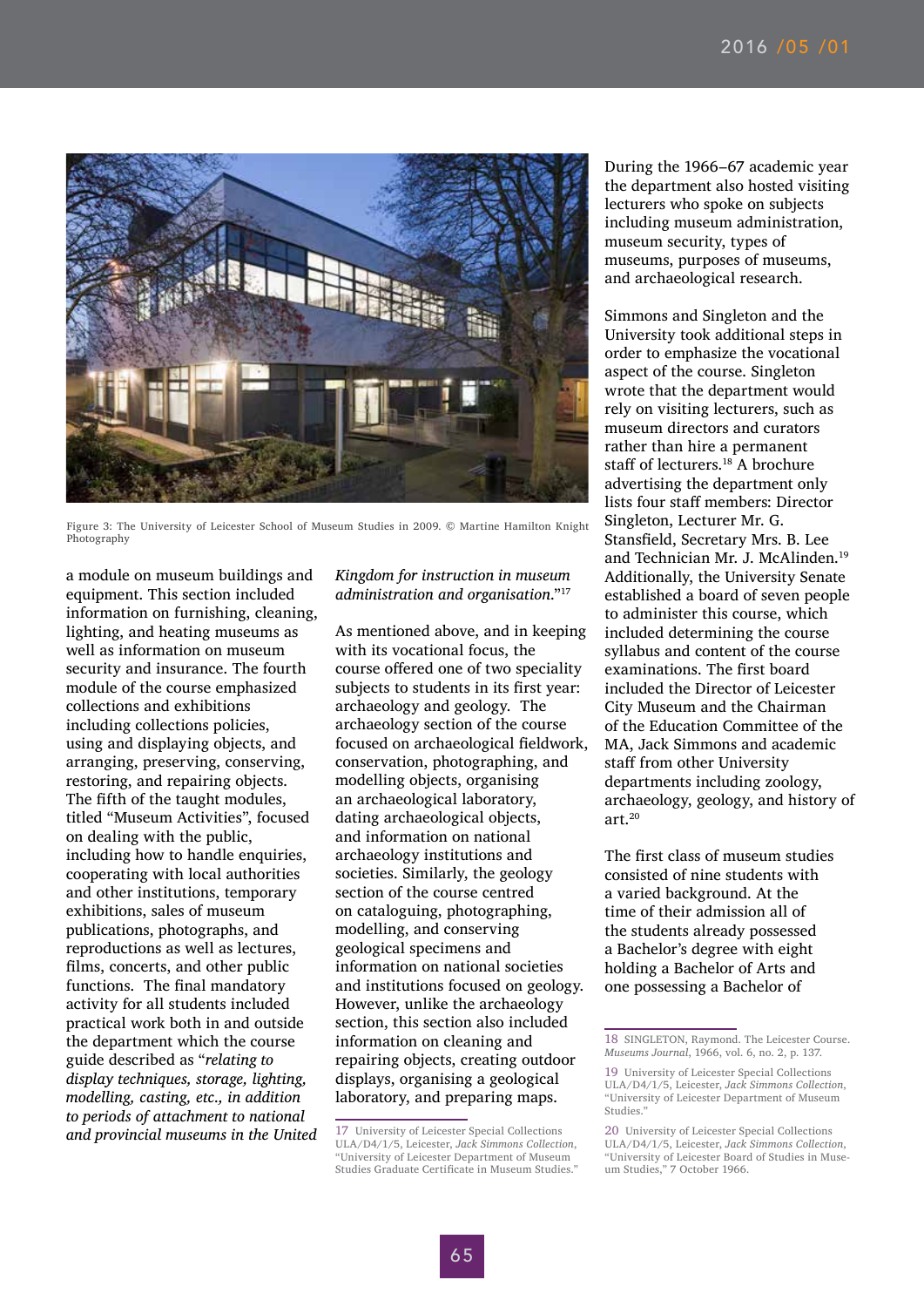Science.<sup>21</sup> Three of the students held degrees in archaeology, while the remainder possessed degrees in English Studies, Classics, Combined Studies, Geography, Geology, and History.22 Simmons noted that none of the students possessed experience working in a museum and stated that both he and Singleton agreed the course should seek to attract museum professionals in the future.<sup>23</sup>

#### **The Course Continues to Grow**

In a letter to the Vice-Chancellor dated 10 October 1966 Simmons outlines a vision for the future of the department that he shared with Singleton. They advocated that the course should offer more modules, expand the total number of students, and include both museum professionals and international students.24 Between 1967 and 1970 the department began to expand dramatically around these ideas as it grew in terms of students enrolled on the programme, modules offered on the course, and cooperation with both national and international organisations. The department accepted more students per year starting with the 1967–68 academic year. The department received sixty applications for admittance to the course for the 1967–68 academic year and admitted twenty students comprising twelve women and eight men.25 Of these twenty, the

23 University of Leicester Special Collections ULA/D4/1/5, Leicester, *Jack Simmons Collection*, Jack Simmons, letter to the Vice-Chancellor, 10 October 1966.

24 University of Leicester Special Collections ULA/D4/1/5, Leicester, *Jack Simmons Collection*, Jack Simmons, letter to the Vice-Chancellor, 10 October 1966.

25 University of Leicester Special Collections ULA/D4/1/5, Leicester, *Jack Simmons Collection*, "Department of Museum Studies 1967/68."

department notes that seventeen came from a university and three from a museum.26 Enrolment in the department continued to climb in the late 1960s as the department admitted twenty-three students in 1968 and twenty- -nine in 1969 including three international students in 1968 and one international student in 1969.27 A Department of Museum Studies brochure printed in the late 1960s highlighted the pioneering work done in the department. It stated that the department is "the first University Department to be founded in Western Europe for the purpose of training entrants to the museums profession."28

The modules the department offered also expanded during this period. The 1967–1968 University of Leicester student handbook noted that the department now offered optional modules in archaeology, local history, history of science, geology, and natural history.29 Half of the students in 1967–68 registered for the new modules including six students enrolled on the local history module, three students on the natural history module and one on the history of science module.<sup>30</sup> The University of Leicester Prospectus for the 1969–70 academic year confirmed that the department still offered these modules two years later.<sup>31</sup> During the spring term of 1969

29 *University of Leicester Students' Handbook 1967–68*. Leicester: University of Leicester, 1968, p. 92.

30 University of Leicester Special Collections ULA/D4/1/5, Leicester, *Jack Simmons Collection*, "Department of Museum Studies 1967/68."

31 *University of Leicester Prospectus 1969–70*. Leicester: University of Leicester, 1970, p. 81.

visiting lecturers spoke on a variety of topics. These lectures included titles such as "Museum Lighting", "Information Retrieval", "Folk Museum", "Museum Services for Schools", and "Museums & the Public".<sup>32</sup>

Due to the professional connections of staff within the department, especially of Simmons, Singleton and Stansfield, the department began assisting local museums and societies and students gained additional practical experience in museums. Between 1967 and 1969 Leicester City Museum praised the work of many of the students in their museums. Additionally, Stansfield and six students spent two weeks at the Tankerness House Museum in Kirkwall setting up exhibitions and conducting conservation work on objects in the museum's collection through funding from the Carnegie Trust. Kirkwall city officials and members of the department praised the students' work in establishing this museum. Town Clerk Andrew R. Bushan wrote, "*the Museum, which is so long overdue, will without doubt be a valuable asset to the community*."33

During this period the department's international reputation grew as well. In October 1967 Singleton attended the ICOM Colloquium on Museum Training in Brno, Czechoslovakia and took the role of Chair of the Working Party for the European Group of Museum Training Establishments. In April 1969 Singleton travelled to Argentina and Brazil and delivered seminars on the history and function of museums, museum educational programming, teaching

<sup>21</sup> University of Leicester Special Collections ULA/D4/1/5, Leicester, *Jack Simmons Collection*, "Students Admitted for the Graduate Certificate Course in Museum Studies."

<sup>22</sup> University of Leicester Special Collections ULA/D4/1/5, Leicester, *Jack Simmons Collection*, "Students Admitted for the Graduate Certificate Course in Museum Studies."

<sup>26</sup> University of Leicester Special Collections ULA/D4/1/5, Leicester, *Jack Simmons Collection*, "Department of Museum Studies 1967/68."

<sup>27</sup> University of Leicester Special Collections ULA/D4/1/5, Leicester, *Jack Simmons Collection*, "Document A Department of Museum Studies Admissions."

<sup>28</sup> University of Leicester Special Collections ULA/D4/1/5, Leicester, *Jack Simmons Collection*, "University of Leicester Department of Museum Studies."

<sup>32</sup> University of Leicester Special Collections ULA/D4/1/5, Leicester, *Jack Simmons Collection*, "Document A Department of Museum Studies Visiting Lecturers Spring Term 1969."

<sup>33</sup> University of Leicester Special Collections ULA/D4/1/5, Leicester, *Jack Simmons Collection*, Andrew R. Bushan, letter to Singleton, "Tankerness House Museum," 25 April 1968.